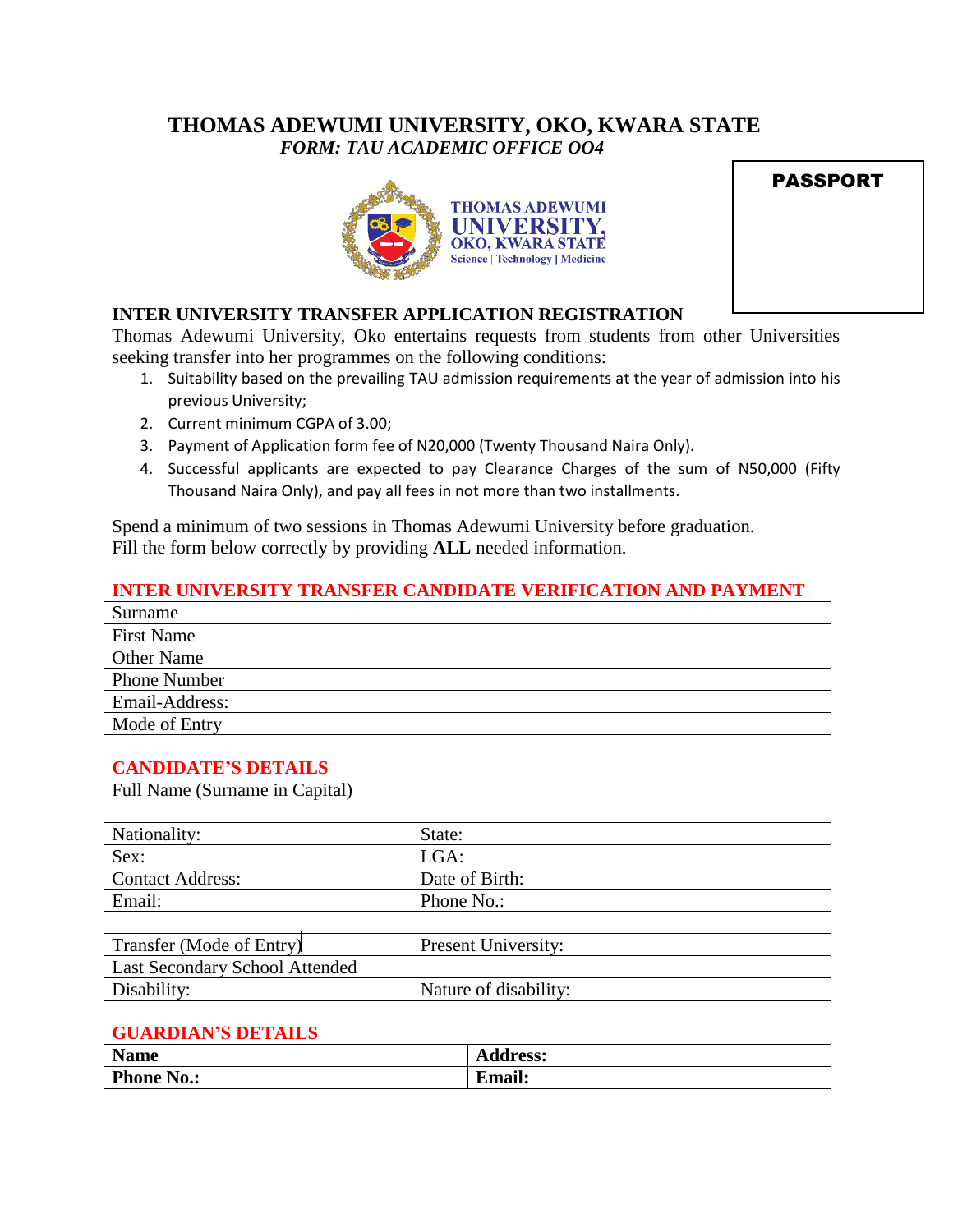# **NEXT OF KIN'S DETAILS**

| <b>Name</b>      | <b>Address:</b> |
|------------------|-----------------|
| <b>Phone</b>     | $^{\bullet}$ T  |
| $\sim$ $\sim$    | –               |
| $\mathbf{N0}$ .: | ∠maıl:          |

#### **PROGRAMME OF CHOICE**

| <b>Faculty:</b> |  |
|-----------------|--|
| Department:     |  |
| Course:         |  |

### **DIRECT ENTRY RESULTS**

| Qualification | <b>Details</b> |
|---------------|----------------|
|               |                |
|               |                |
|               |                |
|               |                |
|               |                |

## **O' LEVEL RESULTS**

| <b>Number of Sitting (s)</b> |                  |          |                  |                |       |                |
|------------------------------|------------------|----------|------------------|----------------|-------|----------------|
| S/N                          | <b>Exam Type</b> | Exam No. | <b>Exam Year</b> | <b>Subject</b> | Grade | <b>Sitting</b> |
|                              |                  |          |                  |                |       |                |
| 2                            |                  |          |                  |                |       |                |
| 3                            |                  |          |                  |                |       |                |
|                              |                  |          |                  |                |       |                |
| 5                            |                  |          |                  |                |       |                |
| 6                            |                  |          |                  |                |       |                |
|                              |                  |          |                  |                |       |                |
| $\bullet$                    |                  |          |                  |                |       |                |

# **FIVE RELEVANT O' LEVEL SUBJECTS**

|     | Five (5) Relevant O' Level Subjects |              |
|-----|-------------------------------------|--------------|
| S/N | <b>SUBJECT</b>                      | <b>GRADE</b> |
|     |                                     |              |
|     |                                     |              |
|     |                                     |              |
|     |                                     |              |
|     |                                     |              |